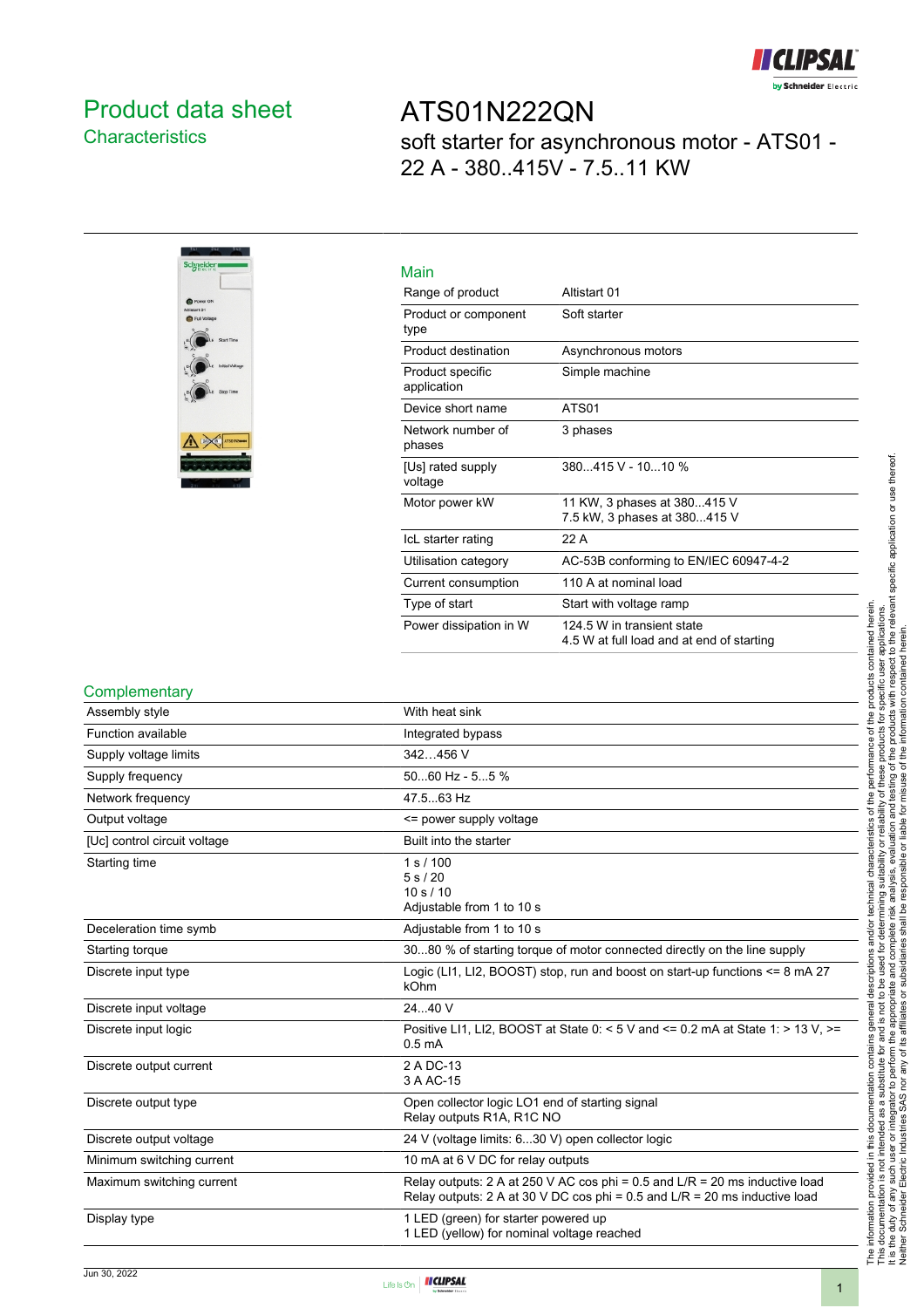| Tightening torque      | $0.5$ N.M<br>$1.92.5$ N.m                                                                                                                                                                                                                                                                                                                                                                                                                                                                                                                                                                                                                                                                                                                                                                                                                                                                                                               |
|------------------------|-----------------------------------------------------------------------------------------------------------------------------------------------------------------------------------------------------------------------------------------------------------------------------------------------------------------------------------------------------------------------------------------------------------------------------------------------------------------------------------------------------------------------------------------------------------------------------------------------------------------------------------------------------------------------------------------------------------------------------------------------------------------------------------------------------------------------------------------------------------------------------------------------------------------------------------------|
| Electrical connection  | 4 mm screw clamp terminal - rigid 1 110 mm <sup>2</sup> AWG 8 power circuit<br>Screw connector - rigid 1 0.52.5 mm <sup>2</sup> AWG 14 control circuit<br>4 mm screw clamp terminal - rigid 2 16 mm <sup>2</sup> AWG 10 power circuit<br>Screw connector - rigid 2 0.51 mm <sup>2</sup> AWG 17 control circuit<br>Screw connector - flexible with cable end 1 0.51.5 mm <sup>2</sup> AWG 16 control circuit<br>4 mm screw clamp terminal - flexible without cable end 1 1.510 mm <sup>2</sup> AWG 8<br>power circuit<br>Screw connector - flexible without cable end 1 0.52.5 mm <sup>2</sup> AWG 14 control<br>circuit<br>4 mm screw clamp terminal - flexible with cable end 2 16 mm <sup>2</sup> AWG 10 power<br>circuit<br>4 mm screw clamp terminal - flexible without cable end 2 1.56 mm <sup>2</sup> AWG 10<br>power circuit<br>Screw connector - flexible without cable end 2 0.51.5 mm <sup>2</sup> AWG 16 control<br>circuit |
| Marking                | <b>CE</b>                                                                                                                                                                                                                                                                                                                                                                                                                                                                                                                                                                                                                                                                                                                                                                                                                                                                                                                               |
| Operating position     | Vertical +/- 10 degree                                                                                                                                                                                                                                                                                                                                                                                                                                                                                                                                                                                                                                                                                                                                                                                                                                                                                                                  |
| Height                 | 154 mm                                                                                                                                                                                                                                                                                                                                                                                                                                                                                                                                                                                                                                                                                                                                                                                                                                                                                                                                  |
| Width                  | 45 mm                                                                                                                                                                                                                                                                                                                                                                                                                                                                                                                                                                                                                                                                                                                                                                                                                                                                                                                                   |
| Depth                  | 131 mm                                                                                                                                                                                                                                                                                                                                                                                                                                                                                                                                                                                                                                                                                                                                                                                                                                                                                                                                  |
| Net weight             | $0.56$ kg                                                                                                                                                                                                                                                                                                                                                                                                                                                                                                                                                                                                                                                                                                                                                                                                                                                                                                                               |
| Compatibility code     | ATS01N2                                                                                                                                                                                                                                                                                                                                                                                                                                                                                                                                                                                                                                                                                                                                                                                                                                                                                                                                 |
| Motor power range AC-3 | 711 kW at 380440 V 3 phases                                                                                                                                                                                                                                                                                                                                                                                                                                                                                                                                                                                                                                                                                                                                                                                                                                                                                                             |
| Motor starter type     | Soft starter                                                                                                                                                                                                                                                                                                                                                                                                                                                                                                                                                                                                                                                                                                                                                                                                                                                                                                                            |

#### Environment

| Electromagnetic compatibility         | Conducted and radiated emissions level B conforming to CISPR 11<br>Conducted and radiated emissions level B conforming to IEC 60947-4-2<br>Damped oscillating waves level 3 conforming to IEC 61000-4-12<br>Electrostatic discharge level 3 conforming to IEC 61000-4-2<br>EMC immunity conforming to EN 50082-1<br>EMC immunity conforming to EN 50082-2<br>Harmonics conforming to IEC 1000-3-2<br>Harmonics conforming to IEC 1000-3-4<br>Immunity to conducted interference caused by radio-electrical fields level 3<br>conforming to IEC 61000-4-6<br>Immunity to electrical transients level 4 conforming to IEC 61000-4-4<br>Immunity to radiated radio-electrical interference level 3 conforming to IEC<br>61000-4-3<br>Micro-cuts and voltage fluctuation conforming to IEC 61000-4-11<br>Voltage/current impulse level 3 conforming to IEC 61000-4-5 |
|---------------------------------------|------------------------------------------------------------------------------------------------------------------------------------------------------------------------------------------------------------------------------------------------------------------------------------------------------------------------------------------------------------------------------------------------------------------------------------------------------------------------------------------------------------------------------------------------------------------------------------------------------------------------------------------------------------------------------------------------------------------------------------------------------------------------------------------------------------------------------------------------------------------|
| Standards                             | EN/IEC 60947-4-2                                                                                                                                                                                                                                                                                                                                                                                                                                                                                                                                                                                                                                                                                                                                                                                                                                                 |
| <b>Product certifications</b>         | <b>CSA</b><br>UL<br>CCC<br>B44.1-96/ASME A17.5 for starter wired to the motor delta terminal<br>C-Tick<br>GOST                                                                                                                                                                                                                                                                                                                                                                                                                                                                                                                                                                                                                                                                                                                                                   |
| IP degree of protection               | <b>IP20</b>                                                                                                                                                                                                                                                                                                                                                                                                                                                                                                                                                                                                                                                                                                                                                                                                                                                      |
| Pollution degree                      | 2 conforming to EN/IEC 60947-4-2                                                                                                                                                                                                                                                                                                                                                                                                                                                                                                                                                                                                                                                                                                                                                                                                                                 |
| Vibration resistance                  | 1 gn (f= 13150 Hz) conforming to EN/IEC 60068-2-6<br>1.5 mm peak to peak (f= 313 Hz) conforming to EN/IEC 60068-2-6                                                                                                                                                                                                                                                                                                                                                                                                                                                                                                                                                                                                                                                                                                                                              |
| Shock resistance                      | 15 gn for 11 ms conforming to EN/IEC 60068-2-27                                                                                                                                                                                                                                                                                                                                                                                                                                                                                                                                                                                                                                                                                                                                                                                                                  |
| Relative humidity                     | 595 % without condensation or dripping water conforming to EN/IEC 60068-2-3                                                                                                                                                                                                                                                                                                                                                                                                                                                                                                                                                                                                                                                                                                                                                                                      |
| Ambient air temperature for operation | -1040 °C (without derating)<br>4050 °C (with current derating of 2 % per °C)                                                                                                                                                                                                                                                                                                                                                                                                                                                                                                                                                                                                                                                                                                                                                                                     |
| Ambient air temperature for storage   | -2570 °C conforming to EN/IEC 60947-4-2                                                                                                                                                                                                                                                                                                                                                                                                                                                                                                                                                                                                                                                                                                                                                                                                                          |
| Operating altitude                    | $\le$ 1000 m without derating<br>> 1000 m with current derating of 2.2 % per additional 100 m                                                                                                                                                                                                                                                                                                                                                                                                                                                                                                                                                                                                                                                                                                                                                                    |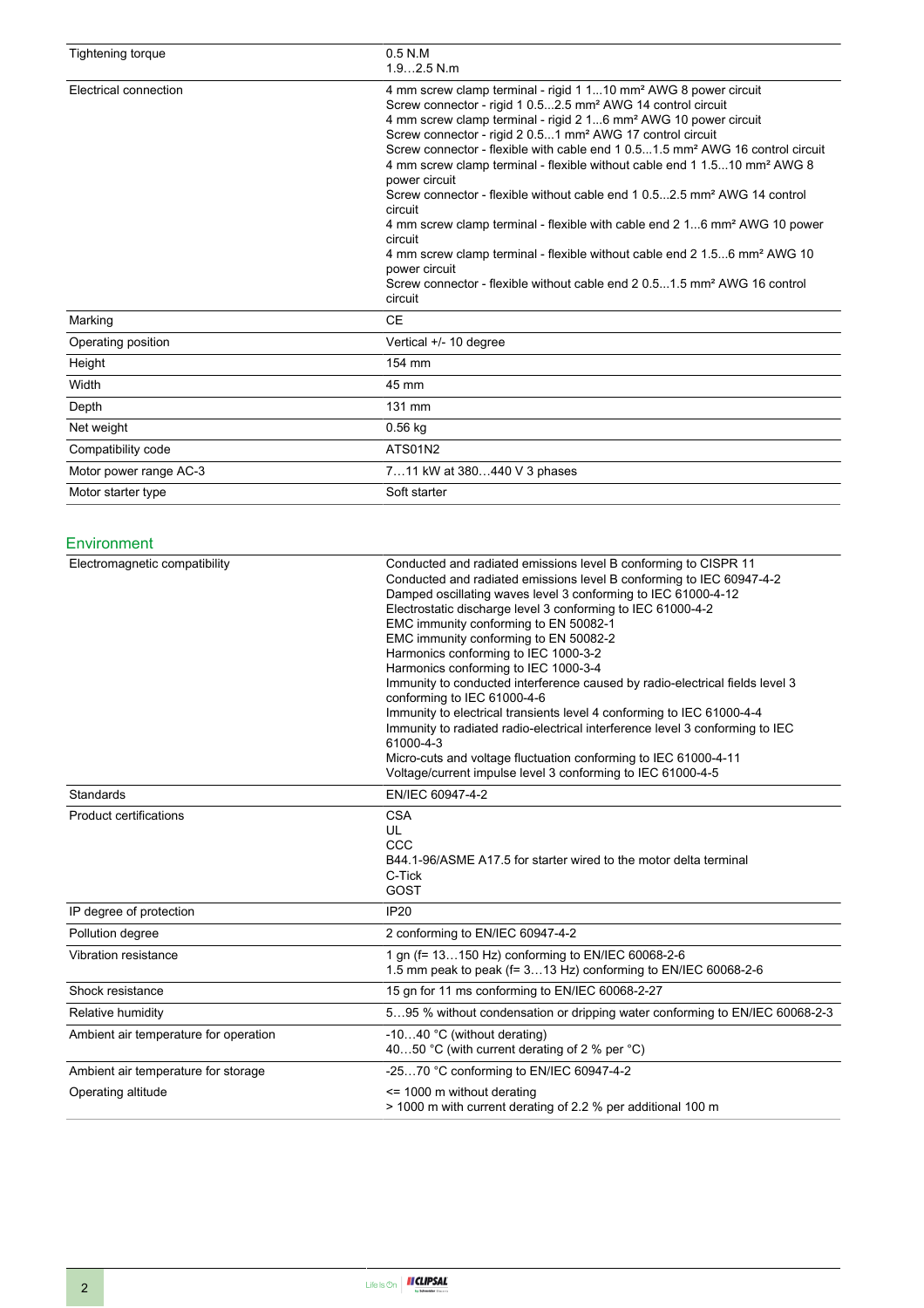#### Packing Units

| Unit Type of Package 1       | <b>PCE</b>       |
|------------------------------|------------------|
| Number of Units in Package 1 | 1                |
| Package 1 Weight             | 672.0 g          |
| Package 1 Height             | 5.7 cm           |
| Package 1 width              | 15.1 cm          |
| Package 1 Length             | 17.2 cm          |
| Unit Type of Package 2       | P06              |
| Number of Units in Package 2 | 112              |
| Package 2 Weight             | 88.34 kg         |
| Package 2 Height             | 77 cm            |
| Package 2 width              | 80 cm            |
| Package 2 Length             | 60 cm            |
| Unit Type of Package 3       | S <sub>0</sub> 3 |
| Number of Units in Package 3 | 14               |
| Package 3 Weight             | 9.952 kg         |
| Package 3 Height             | 30 cm            |
| Package 3 width              | 30 cm            |
| Package 3 Length             | 40 cm            |

#### Offer Sustainability

| <b>REACh Regulation</b>    | <b>REACh Declaration</b>                                                                                                       |
|----------------------------|--------------------------------------------------------------------------------------------------------------------------------|
| <b>REACh free of SVHC</b>  | Yes                                                                                                                            |
| <b>EU RoHS Directive</b>   | Pro-active compliance (Product out of EU RoHS legal scope) EU RoHS<br><b>Declaration</b>                                       |
| Toxic heavy metal free     | Yes                                                                                                                            |
| Mercury free               | Yes                                                                                                                            |
| RoHS exemption information | $E_{\text{Yes}}$                                                                                                               |
| China RoHS Regulation      | China RoHS Declaration                                                                                                         |
| <b>Circularity Profile</b> | End Of Life Information                                                                                                        |
| WEEE                       | The product must be disposed on European Union markets following specific<br>waste collection and never end up in rubbish bins |

# Contractual warranty<br>Warranty

18 months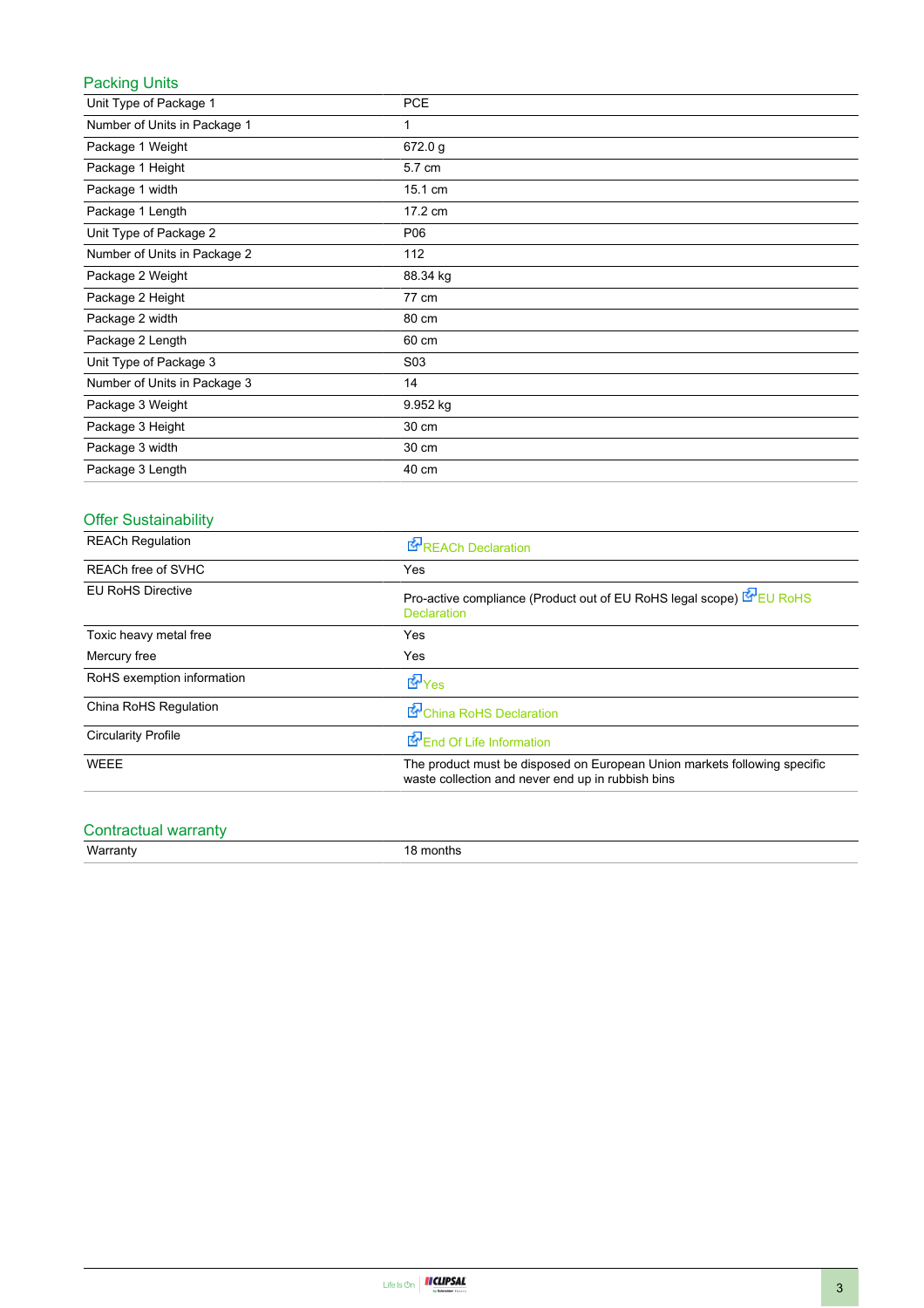### Product data sheet Dimensions Drawings

# ATS01N222QN

### Dimensions

#### Mounting on Symetrical (35 mm) Rail



#### Screw Fixing



(1) Retractable fixings

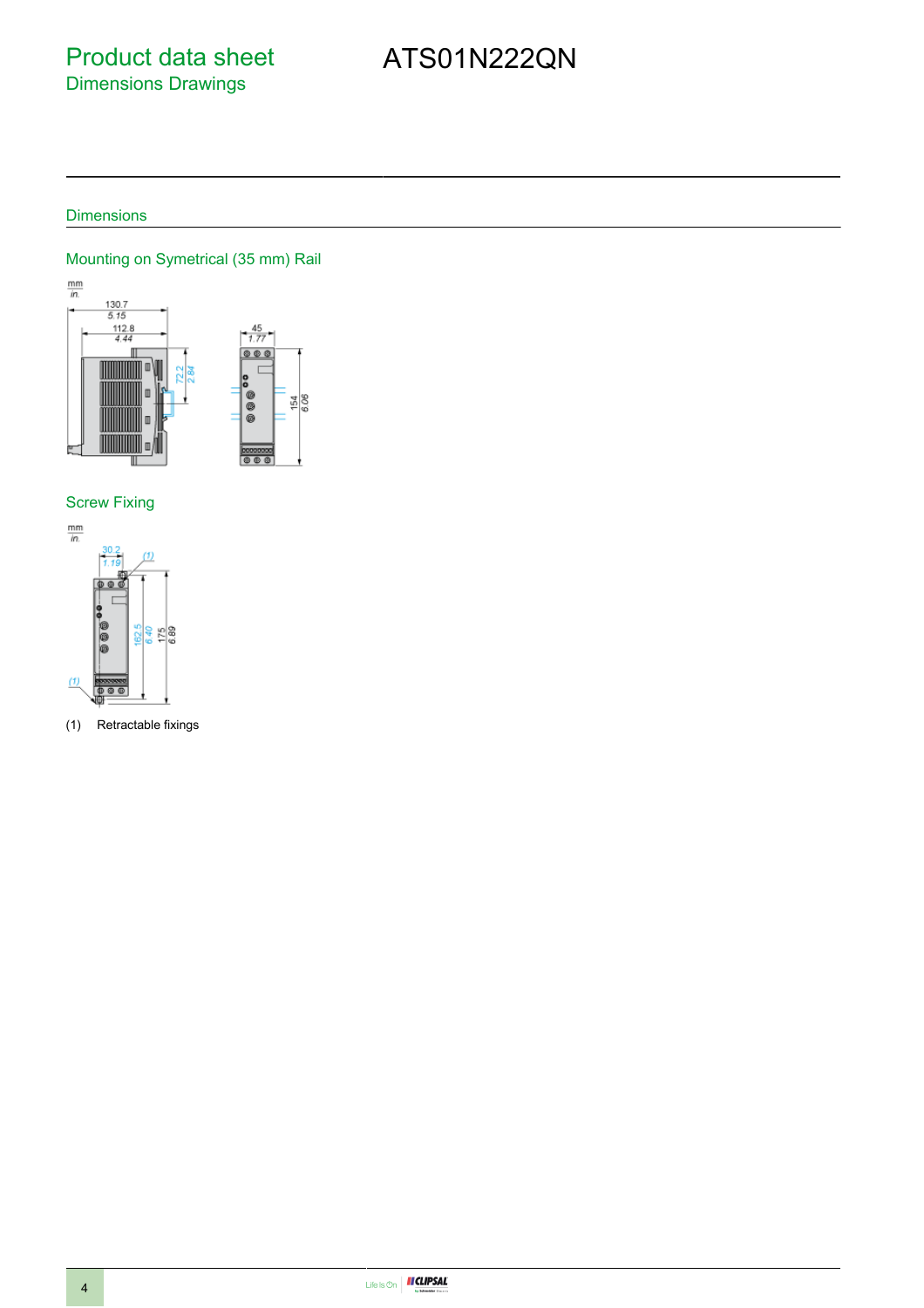### Product data sheet Connections and Schema

# ATS01N222QN

#### Example of Manual Control



- A1 : Soft start/soft stop unit
- (1) For type 2 coordination
- Q1 : Motor circuit-breaker
- F3 : 3 fast-acting fuses